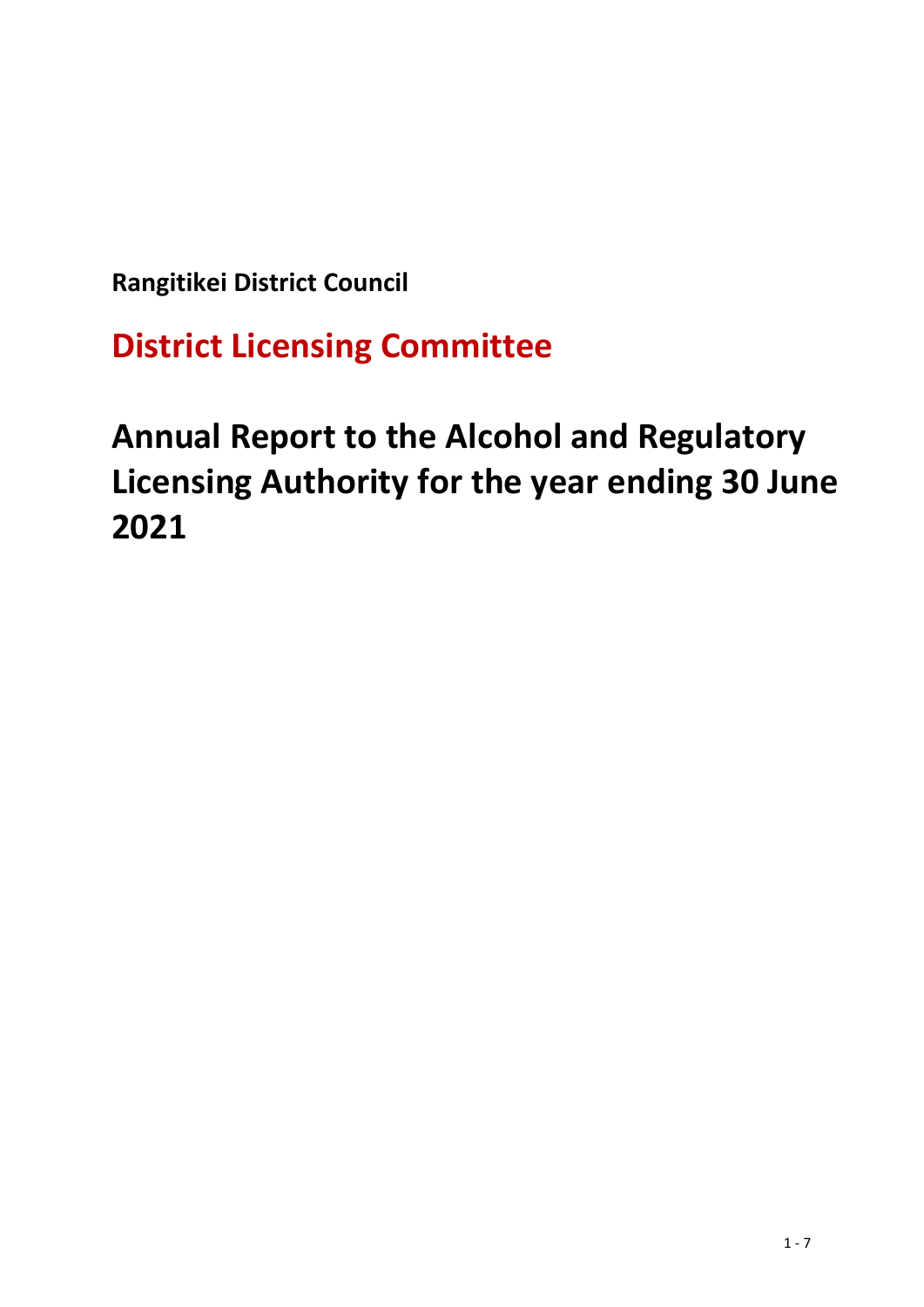Section 199 of the Sale and Supply of Alcohol Act 2012 requires an annual report to be submitted from the District Licensing Committee to the Alcohol Regulatory and Licensing Authority

#### **The Committee comprises**:

| Commissioner: | <b>Stuart Hylton</b>                          |
|---------------|-----------------------------------------------|
| Deputy Chair  | Andy Watson, Mayor of the Rangitikei District |
| Members:      | Chalky Leary                                  |
|               | <b>Colin Mower</b>                            |
|               | Judy Klue                                     |

#### **The Committee is supported as follows:**

| Secretary       | Peter Beggs, Chief Executive |
|-----------------|------------------------------|
| Chief Inspector | Johan Cullis                 |
| Inspector       | Vicki Reed                   |
| Administrator   | Rochelle Baird               |

## **Staff training**

Nothing provided.

## **Committee Training**

Nothing provided.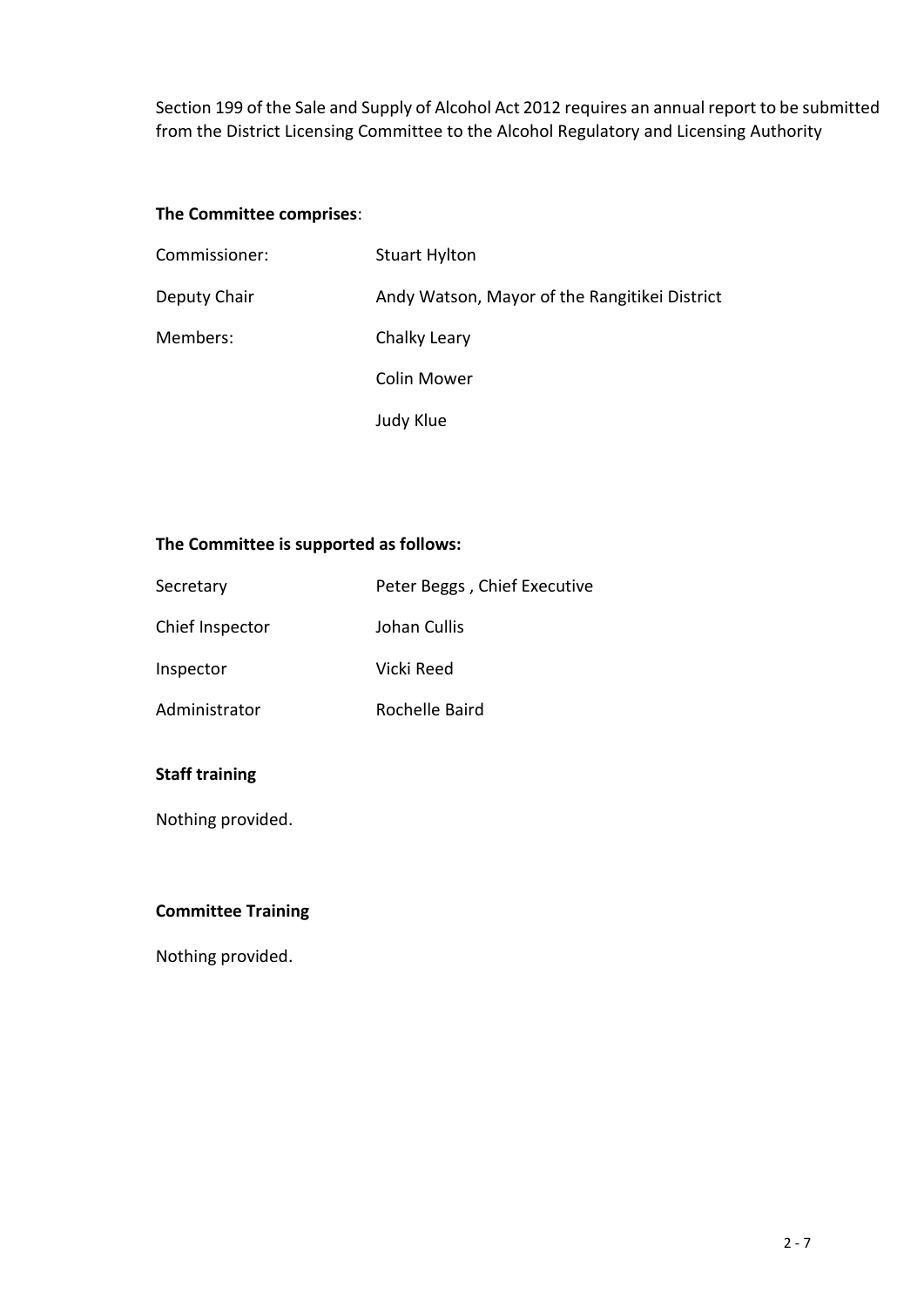#### **DLC Initiatives**

Six monthly meetings are held to discuss any issues which comprises of The Commissioner, The Chief Inspector, Inspector and Administrator.

No yearly conference NZILI because of Covid. Monthly Alcohol Harm Regulatory Group Meetings were suspended until July 2021 because of covid and the Palmerston North inspector is away for 6 month working remotely and they host meetings.

### **Local Alcohol Policy**

The Rangitikei District Council has not adopted such a policy. Accordingly the default provisions of the Sale and Supply of Alcohol Act 2012 apply

#### **Current legislation**

The Committee has no comment on the requirements of the Act.

#### **Statistical information**

The following pages outline the applications received during the year and the current listing of licensed premises

The report also lists the District's current licensed premises.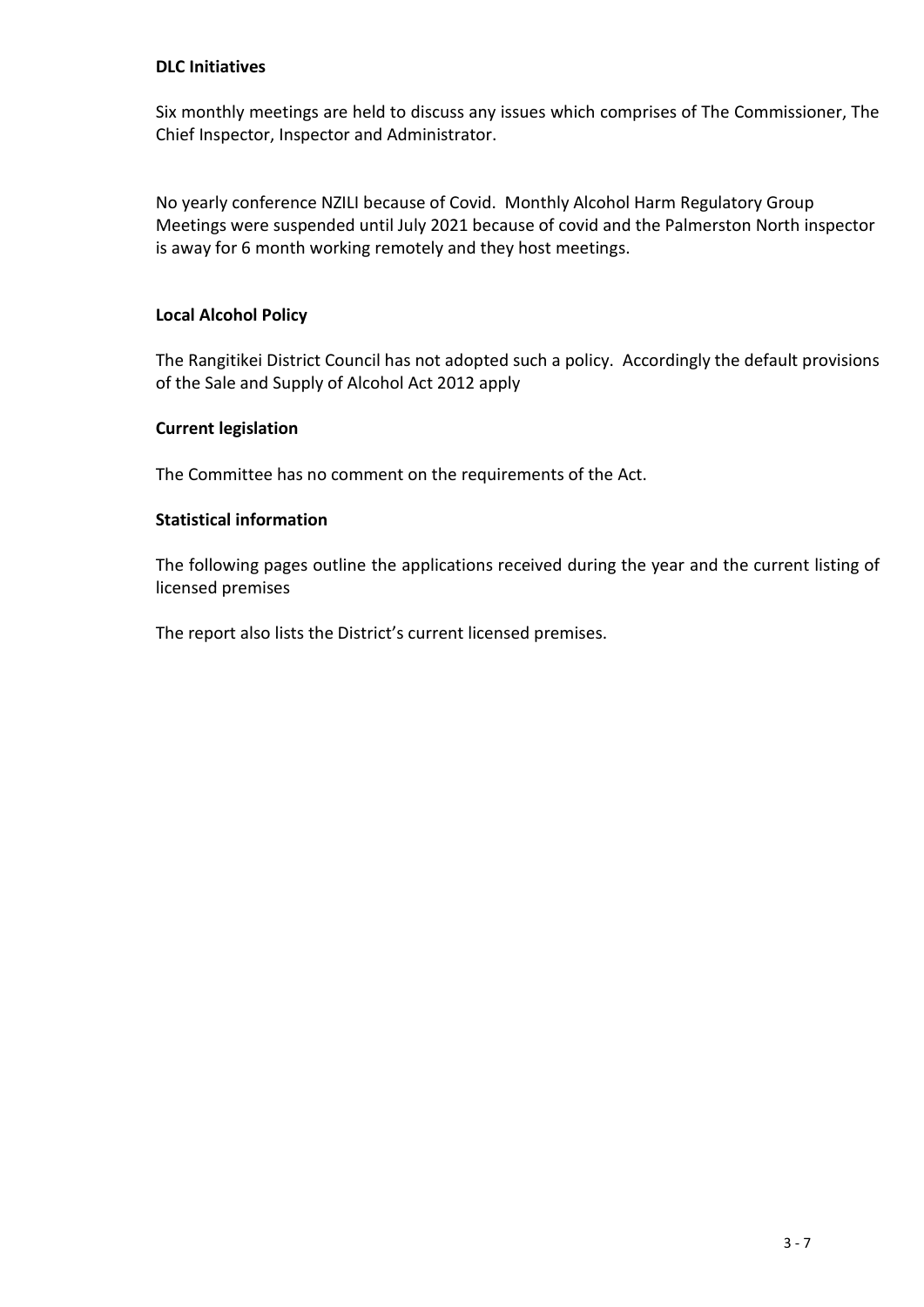## **Licence Application 1 July 2020 – 30 June 2021**

| <b>Application Type</b>   | Number<br>Received<br>in<br>Category<br>Fee<br>Very Low | Number<br>Received<br>in<br>Category<br>Fee<br>Low | Number<br>Received in Fee<br>Category<br>Medium | Number<br>Received in Fee<br>Category High | Number<br>Received in Fee<br>Category Very<br>High |
|---------------------------|---------------------------------------------------------|----------------------------------------------------|-------------------------------------------------|--------------------------------------------|----------------------------------------------------|
|                           |                                                         |                                                    |                                                 |                                            |                                                    |
| On Licence New            |                                                         |                                                    |                                                 |                                            |                                                    |
|                           |                                                         |                                                    |                                                 |                                            |                                                    |
| On Licence                |                                                         | 5                                                  | 3                                               |                                            |                                                    |
| Renew                     |                                                         |                                                    |                                                 |                                            |                                                    |
| On Licence<br>Variation   |                                                         |                                                    |                                                 |                                            |                                                    |
|                           |                                                         |                                                    |                                                 |                                            |                                                    |
| Off Licence New           |                                                         |                                                    |                                                 |                                            |                                                    |
|                           |                                                         |                                                    |                                                 |                                            |                                                    |
| Off licence Renew         |                                                         |                                                    | $\boldsymbol{6}$                                |                                            |                                                    |
| Off Licence<br>Variation  |                                                         |                                                    |                                                 |                                            |                                                    |
|                           |                                                         |                                                    |                                                 |                                            |                                                    |
| Club Licence New          |                                                         |                                                    |                                                 |                                            |                                                    |
| Club Licence<br>Renew     | 5                                                       | $\mathbf{1}$                                       |                                                 |                                            |                                                    |
| Club Licence<br>Variation |                                                         |                                                    |                                                 |                                            |                                                    |
|                           |                                                         |                                                    |                                                 |                                            |                                                    |
| <b>Total Number</b>       | 5                                                       | $\boldsymbol{6}$                                   | 9                                               |                                            |                                                    |
| <b>ARLA Fee</b>           | \$17.25                                                 | \$34.50                                            | \$51.75                                         | \$86.25                                    | \$172.50                                           |
| Total Fee paid to<br>ARLA | 86.25                                                   | 207.00                                             | 465.75                                          |                                            |                                                    |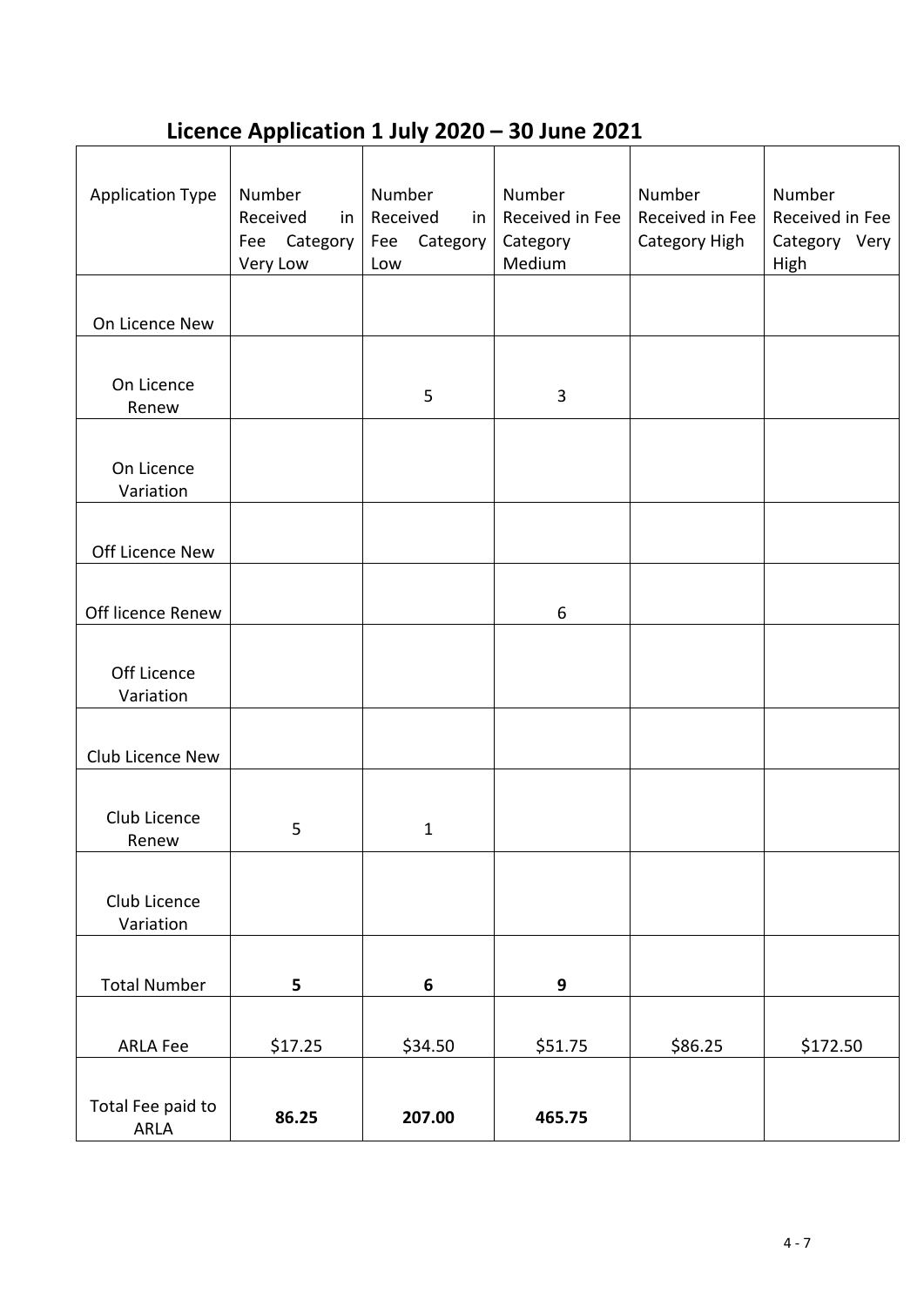## **Annual Fees for Existing licences received:**

| <b>Licence Type</b>   | <b>Number</b><br>received<br>In fee category<br>very low | <b>Number</b><br>received in fee<br>category low | <b>Number</b><br>received in fee<br>category<br>medium | <b>Number</b><br>received in fee<br>category High | <b>Number</b><br>received in fee<br>category very<br>high |
|-----------------------|----------------------------------------------------------|--------------------------------------------------|--------------------------------------------------------|---------------------------------------------------|-----------------------------------------------------------|
| <b>On-Licence</b>     |                                                          | 4                                                | 8                                                      |                                                   |                                                           |
| Off-Licence           |                                                          |                                                  | 12                                                     |                                                   |                                                           |
| <b>Club Licence</b>   | 16                                                       |                                                  | 1                                                      |                                                   |                                                           |
| <b>Total Number</b>   | 16                                                       | 4                                                | 21                                                     |                                                   |                                                           |
| <b>ARLA FEE</b>       | \$17.25                                                  | \$34.50                                          | \$51.75                                                | \$86.25                                           | \$172.50                                                  |
| <b>Total fee paid</b> | 276.00                                                   | 138.00                                           | 1086.75                                                |                                                   |                                                           |
| to                    |                                                          |                                                  |                                                        |                                                   |                                                           |
| <b>ARLA (GST</b>      |                                                          |                                                  |                                                        |                                                   |                                                           |
| Incl.)                |                                                          |                                                  |                                                        |                                                   |                                                           |

## **Managers Certificates Received**

|                                     | <b>Number Received</b> |
|-------------------------------------|------------------------|
|                                     |                        |
| <b>Managers Certificate New</b>     | 26                     |
| <b>Managers Certificate Renewal</b> | 34                     |
|                                     |                        |
| TOTAL                               | 60                     |
| <b>ARLA FEE</b>                     | \$28.75                |
| <b>Total fee paid to ARLA</b>       | \$1725.00              |

## **Specials Licences Received**

|              | <b>Number</b> |
|--------------|---------------|
|              |               |
|              |               |
| Class 1      |               |
| Class 2      | 11            |
| Class 3      | 29            |
|              |               |
| <b>Total</b> | 41            |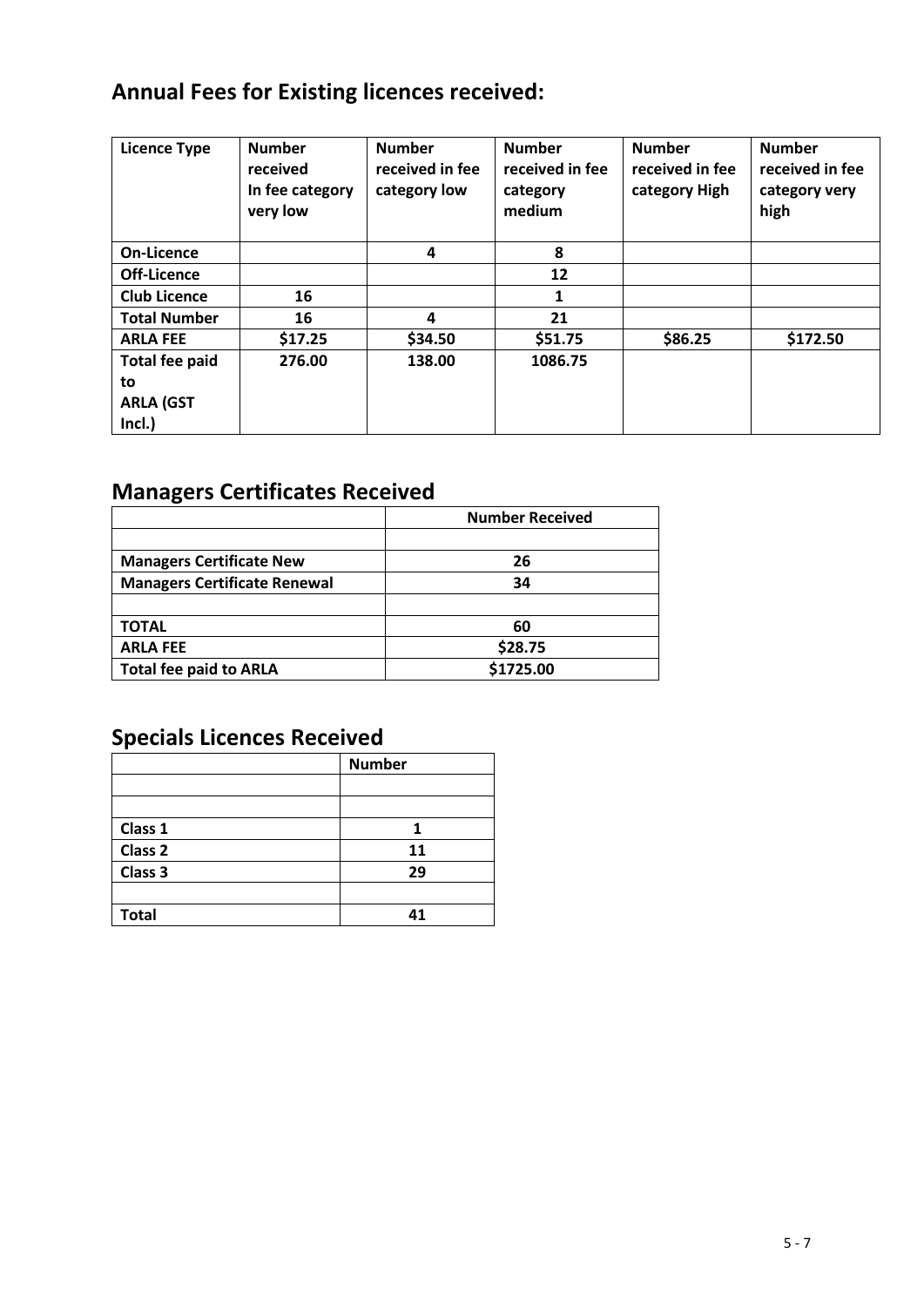## **Temporary Authority applications**

## **Off licence**

OF070 Pssr Family Limited

## **Lic No Licence Name Location**

## **CLUBS**

| CL003        | Utiku Old Boys Rugby Football Club            | 12 Kokako Street, Taihape              |
|--------------|-----------------------------------------------|----------------------------------------|
| CL012        | <b>Bulls Rugby Football &amp; Sports Club</b> | Domain Road, Bulls                     |
| CL015        | Taihape Squash Rackets Club I                 | 12 Kokako Street, Taihape              |
| CL016        | <b>Bulls Bowling Club</b>                     | <b>18 Criterion Street Bulls</b>       |
| CL019        | Rangitikei Squash Rackets Club                | 443 Wellington Road, Marton            |
| <b>CL020</b> | <b>Marton Golf Club</b>                       | 431 Santoft Road, Marton               |
| CL021        | Marton Bowling Club (Inc)                     | 3 Hereford Street, Marton              |
| CL022        | Hawkestone Golf Club                          | 252 Kakariki Road, Marton              |
| CL023        | Rangitikei Golf Club (Inc)                    | 56 Raumai Road, Bulls                  |
| CL024        | Rangatira Golf Club Inc                       | 4561 State Highway 1, Ohingaiti        |
| CL026        | Taihape Golf Club Inc                         | 90 Golf Club Road, Taihape             |
| CL031        | Hunterville Rugby Football Club               | 3 - 29 Paraekaretu Street, Hunterville |
| CL032        | Taihape Workingmens Club                      | 34 Kuku Street, Taihape                |
| CL033        | Marton Rugby & Sports Club                    | 6 Follett Street, Marton               |
| CL034        | Rangiwaea Social Club                         | 2 Koukoupo Road, Taihape               |
| CL036        | Hunterville Squash Club                       | 3 - 29 Paraekaretu Street, Hunterville |
| <b>CL037</b> | Taihape Rugby & Sport Club                    | 34 Kuku Street, Taihape                |
| CL011        | <b>Bulls RSA</b>                              | 55 High Street, Bulls                  |
|              |                                               |                                        |